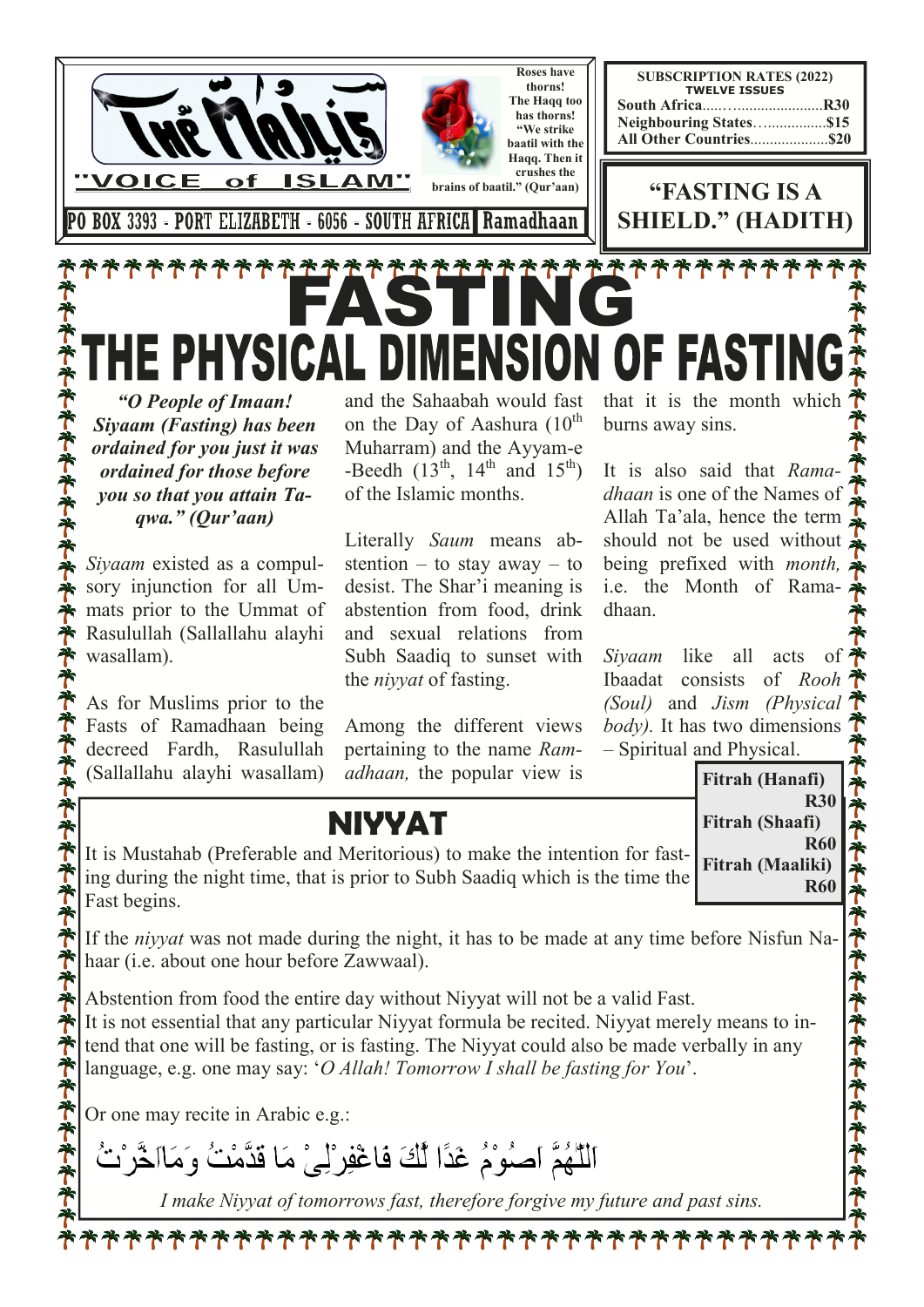water.

**Ramadhaan 1443 The Majlis Page 2 SAHRI**  Sahri is the act of arising from sleep during the course of the night to partake of some food or drink in anticipation of the next day's fasting. Sahri is Sunnat regardless of whether one feels like eating anything or not. One should rise and eat even a date or two or merely take a gulp of  $\Rightarrow$  It is of greater merit to delay Sahri. But it should not be delayed so much that Subah Saadiq has almost set in, causing doubt in the validity of the fast.  $\supset$  It is not permissible to forgo a fast because of failure to wake up during the night for Sahri.  $\Rightarrow$  It is not permissible to eat after the expiry of Sahri time. Sahri time expires with the commencement of Subah Saadiq. tinue eating even while the Fajr Athaan is being proclaimed. This act breaks the fast since the Athaan is proclaimed after expiry of Sahri time.  $\bullet$  While the best method of observing Sahri is in the later part of the night after rising from sleep, the Sahri will be valid if for some reason one remained awake until late in the night and then partook of Sahri before going to sleep.  $\Rightarrow$  Eating by error after the ending of Sahri time necessitates QADHAA of the fast. If one ate under the mistaken impression that it was still Sahri time, the fast of the following day will not be valid. However, it is Waajib (compulsory) to abstain from all acts which break Saum and to remain like a Saa-im (a fasting person). Qadhaa of the made after Ramadhaan.  $\Rightarrow$  A doubt in the ending of Sahri time will not invalidate the fast although it is Makrooh hrs. 2 mins. Add this result to (a sinful act) to eat when there is a doubt as to If Niyyat is made for the Saum the existence of Sahri time. But Qadhaa will not be compulsory. Nevertheless, in view of the doubt, it will be better to make Qadhaa of such a fast.  $\supset$  It is Mustahab to delay Sahri as late as possible, but not to the Makrooh time, i.e. when one starts doubting the validity of Sahri time. Some Ramadhaan timetables indicate a recommended time for the cessation of eating, etc. at the time of Sahri. It is not obligasuch recommended times. One is allowed to eat right until the ending of Sahri time which coincides with Subah Saadiq although it is best to stop eating a couple of minutes before Subah Saadiq. **If Sahri was missed** due to having overslept, one should not forgo fasting. It is not permissible to refrain from Saum because of having missed Sahri. **NISFUN HAHAAR**  Example: Subah Saadiq 5:30 a.m. Sunset 5:35 p.m. Time duration from Subah Saadiq to Sunset: 12 hrs. 5 mins divided by  $2 = 6$ Subah Saadiq:  $5:30 + 6:02 =$  $11:32$  a.m. = Nisfun Nahaar. before 11:32 a.m. (in this example), the Waajib-Saum will be valid.

## **IFTAAR**

tory to stop eating at

- \* It is Mustahab to hasten with Iftaar (breaking the fast) as soon as the sun has set.
- \* Iftaar should be made before the Maghrib Salaat.

Some people con-

\* The Muath-thin should make Iftaar before proclaiming the Athaan.

fast will have to be

\* At the time of Iftaar, it is Sunnat to recite the following dua:

اللَّهُمَّ لَكَ صِبْمْتُ وَبِكَ امْنْتُ وَعَلَيْكَ تَوَكَّلْتُ وَعَلَى رِزْقِكَ افْطَرْتُ

*"O Allah! I have fasted for You. I believe in You. I have trust in You, and I make Iftaar with the (Rizq) food provided by You."*

\* Iftaar should preferably be made with dates. In the absence of dates, water is best. Although *(Continued on page 3)*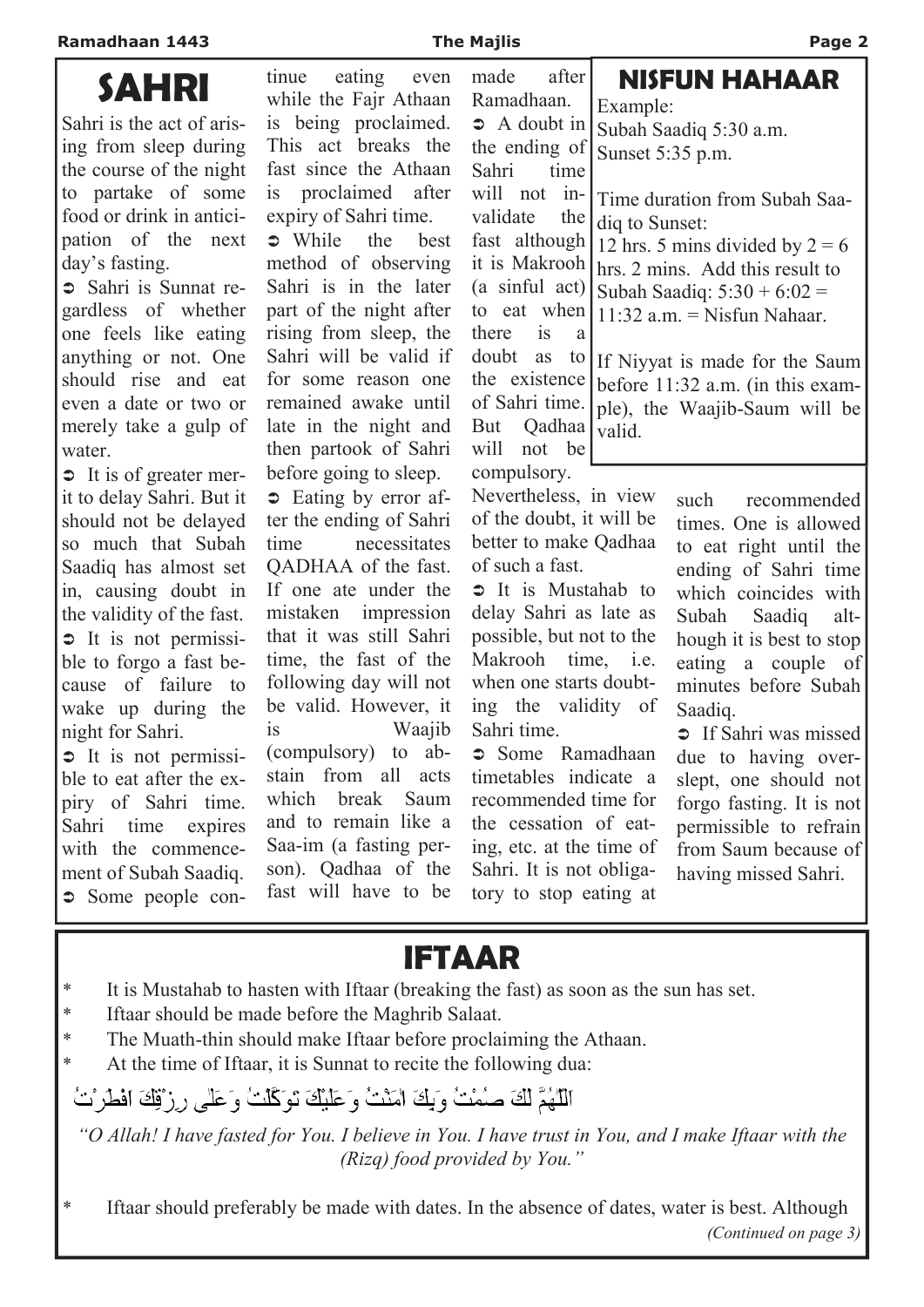### **IFTAAR**

*(Continued from page 2)* 

this is best, it is permissible to break the fast with any lawful food or drink.

\* It is Makrooh to make Iftaar when in doubt regarding sunset. If it is overcast, Iftaar should be delayed until there is absolute certainty that the sun has set.

- \* If Iftaar is made even a minute before sunset, Qadhaa of the fast is incumbent.
- It is Makrooh to unnecessarily delay Iftaar.
- \* The time of Iftaar is very auspicious. Dua is readily accepted at the time when the fast is about to end.

### **SAUM** IN **ABNORMAL TIME ZONES**

In abnormal time zones where the sun either does not rise or set for months, the times of the nearest normal region should be taken for beginning and ending the Saum.

**MASAA-IL OF FASTING** 

• The Saum of Ramadhaan commences when the sighting of the Ramadhaan Hilaal (crescent moon) has been confirmed in accordance with the rules of the Shariah. Niyyat for the Saum of Ramadhaan should be renewed each day. A single niyyat at the beginning of Ramadhaan will not suffice for the Saum of the entire month. Partaking of the Sahri meal will be an adequate niyyat for the validity of the Saum. While it is better to recite a verbal niyyat as well, the mere act of rising from sleep to participate in Sahri with the intention of fasting constitutes the actual niyyat.

• A mutlaq (i.e. without any descriptive condition) niyyat will suffice for the Saum of Ramadhaan. Thus, it is not incumbent to say: *'I am fasting the Saum of Ramadhaan or Fardh Saum'*. It will suffice to intend that one is just fasting.

• If on account of a reason accepted as valid by the Shariah, one does not fast during Ramadhaan, one should not eat in the presence of others.

• If one's Saum is nullified

by error, e.g. water slips down the throat while rinsing the mouth, one should remain the whole day as a fasting person although Qadhaa is incumbent. It will be sinful to indulge in eating once the fast is erroneously broken.

• If haidh begins during the course of the fasting day, the fast is not valid. It is not incumbent to abstain from eating during the remaining part of the day. However, she should not eat in the presence of others.

• A woman whose haidh ends during the course of the day (i.e. during Ramadhaan) should compulsorily abstain from eating, etc. Her fast on the particular day her haidh ended is not valid, hence she has to make Qadhaa in spite of having to refrain from eating, etc. on that day.

• A musaafir is permitted to refrain from Saum although it is meritorious for him/her to fast if the journey is not a difficult one. However, the Shariah allows a musaafir to refrain from fasting during Ramadhaan even if he/she encoun-

**ters** no difficulty on the journey. The musaafir will make Qadhaa of all Saum omitted during the journey.

• A musaafir ceases to be a musaafir on returning to his hometown or on forming a niyyat of staying fifteen days or more at any place along the journey. The non-musaafir is termed a muqeem. When a musaafir becomes a muqeem, he has to compulsorily abstain from eating, etc. If he becomes a muqeem prior to Nisfun-Nahaar (see page 2), and he has yet not committed any act which nullifies Saum, then his niyyat for the day's fast will be valid. However, if he has already eaten, etc. prior to becoming a muqeem, then although his fast will now not be valid, nevertheless, he has to compulsorily abstain from eating, etc. for the rest of the day. In addition, he has to make Qadhaa of that day.

• A muqeem (one who is not a musaafir) who has started fasting and then goes on a journey, should continue with the fast. It is not permissible for this person who has become a musaafir to break the

*(Continued on page 4)*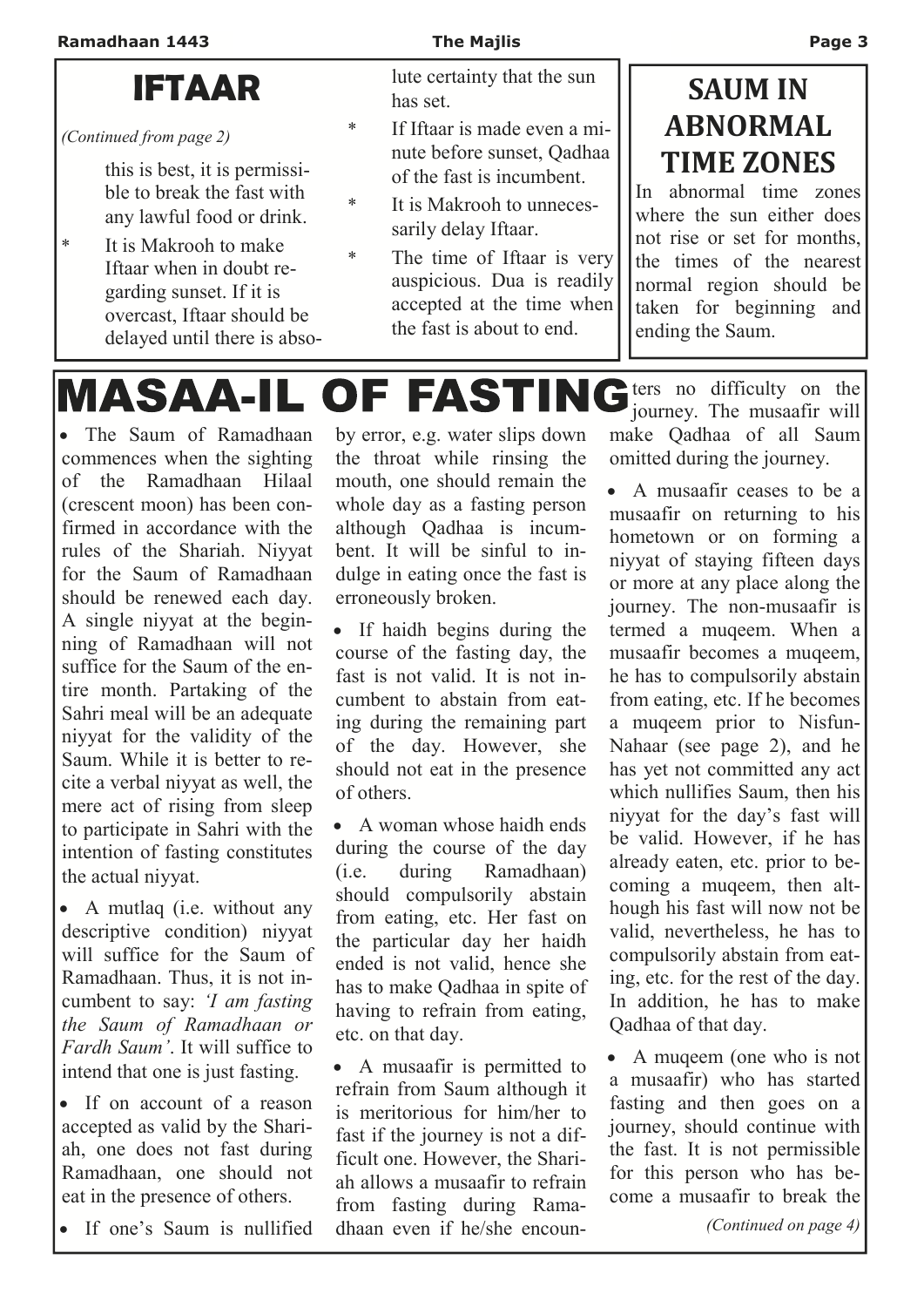# **MASAA-IL OF FASTING**

*(Continued from page 3)* 

fast.

• A musaafir who returns home (becomes a muqeem) and dies before having obtained a sufficient number of days to make Qadhaa of the fasts which he/she missed while on the journey, is liable for the Qadhaa of only the number of days he/she remained alive and capable of fasting. Example: The musaafir did not fast for 20 days. On returning home, he/she died after 12 days but did not make any Qadhaa in spite of having had the opportunity to do so, he/she is, therefore, liable for only 12 days of Qadhaa, not for 20 days which were missed while on the journey. He/she has thus to make wasiyyat (a bequest) for the payment of Fidyah for the Saum which could no longer be discharged.

• When a pregnant woman has a genuine fear for either her own life or the life of the child she is bearing; it will be permissible for her to refrain from Saum. She will have to make Qadhaa of the Saum she misses as a result. Should she break her Saum during the course of the day, i.e. after having started it, the penalty

**KAFFAARAH** 

A fast of Ramadhaan broken deliberately without valid reason, after having made the niyyat for fasting during the night, brings about the penalty

of Kaffaarah does not apply to her. She is liable for only Qadhaa. She cannot compensate the missed fasts with Fidyah as long as she has the ability to fast, Qadhaa is necessary.

• Fear in this context will mean a genuine fear supported by either previous experience or by the advice of a pious Muslim physician. The word of a kaafir doctor or of a Muslim Faasiq doctor is not valid grounds for her to break her fast nor to abstain from fasting.

• When a child (a na-baaligh – one who has not attained the age of puberty) becomes baaligh during the course of the day in Ramadhaan, he/she has to compulsorily refrain from eating for the rest of that day although there is no Qadhaa for that day.

• When a non-Muslim embraces Islam during the course of the day in Ramadhaan, he/ she has to refrain from eating for the rest of the day although there is no Qadhaa for that day.

• The Saum of a person who becomes unconscious after having commenced the fast, remains valid as long as medicine was not administered to him/her via his/her mouth.

• A person who lapsed into unconsciousness before having made niyyat for Saum during the night or before Nisfun-Nahaar, will make Qadhaa of that day, i.e. if he/she had no intention of fasting that day.

• A person lapsed into unconsciousness before the commencement of Ramadhaan, and remained in this state the entire month. After regaining consciousness, Qadhaa of the whole month is obligatory.

• When a person lapses into unconsciousness on the first night of Ramadhaan, and remains in this state the entire month or for a number of days, then Qadhaa of the first day is not obligatory. Qadhaa of all the subsequent days – viz. the days after the day when unconsciousness started, is compulsory.

• When a child reaches the age of seven years, he/she should be ordered to observe Saum. However, there is no Qadhaa if the child breaks the fast. By the age of ten, the child should be compelled to keep the Ramadhaan fasts. This is the normal rule. Parents should use their discretion and introduce their children to Saum according to their health and strength.

of Kaffaarah.

Kaffaarah is the penalty which is imposed by the Shariah for the deliberate and flagrant nullification of the Saum of Ramadhaan.

(1) Kaffaarah applies to only the Saum of Ramadhaan.

(2) Kaffaarah comes into force only if the niyyat for

*(Continued on page 5)*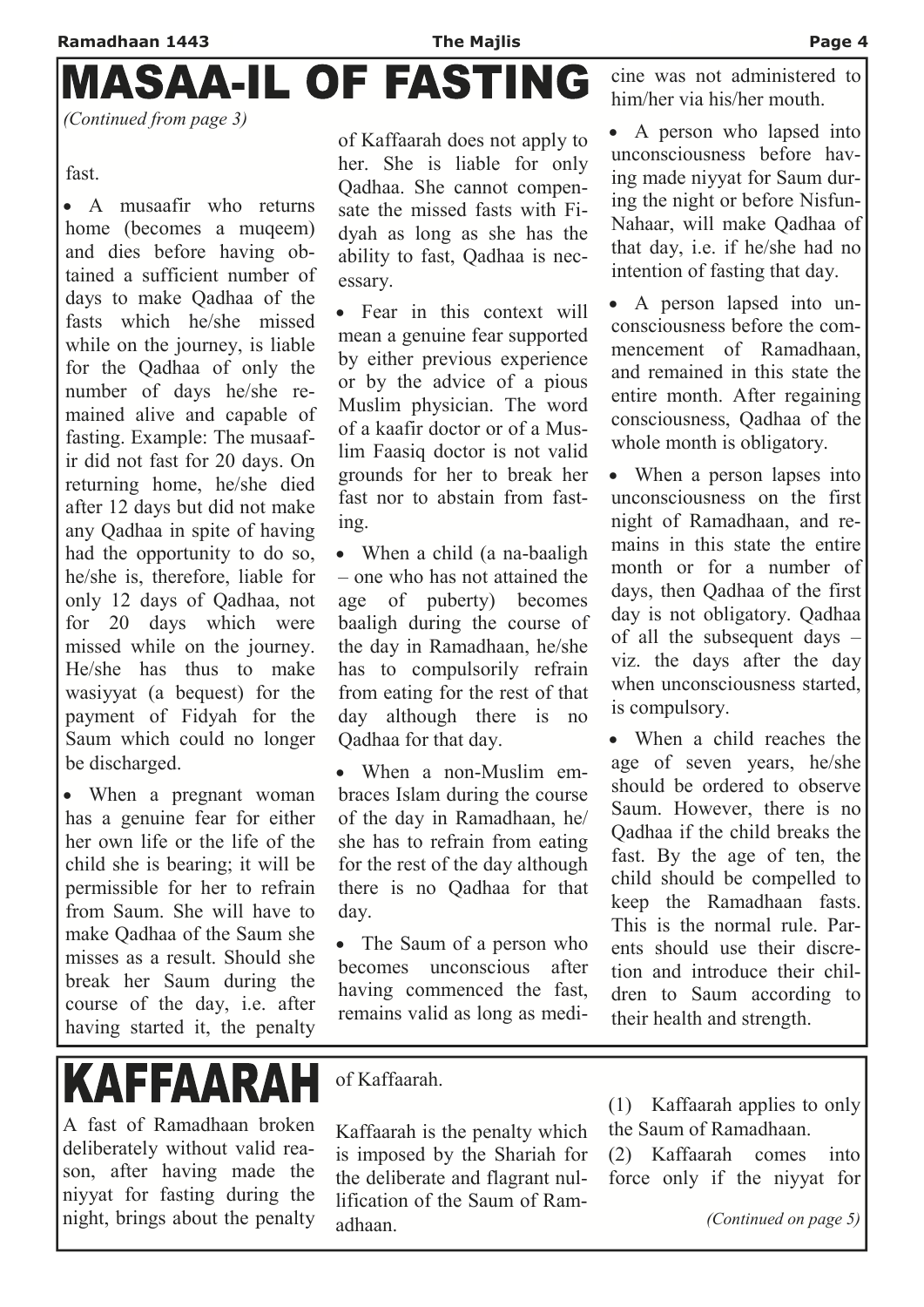fasting was made at night, i.e. before Subah Saadiq. Thus, if niyyat was made during the night to fast the following day, and then the fast is broken without a valid reason, the Kaffaarah penalty comes into effect. *(Continued from page 4)* 

(3) Kaffaarah for flagrantly breaking a fast of Ramadhaan is to fast 60 consecutive days – sixty days, one after the other, without missing any day in between.

(4) It is essential to make niyyat for this type of fasting from the night, i.e. before Subah Saadiq. If the niyyat is not made before Subah Saadiq, the Kaffaarah will not be valid.

(5) The Kaffaarah will be rendered invalid if for any reason – be it a valid reason – even a single day is omitted during the 60 day Kaffaarah course. Thus, if a person fasted for 59 days and failed to fast on the sixtieth day due to illness, he will have to start the Kaffaarah all over again. The only interruption which will not invalidate the Kaffaarah is haidh (the monthly menses of women).

(6) A Kaffaarah interrupted by the intervention of nifaas will be rendered invalid.

(7) A person who is unable to discharge the Kaffaarah because of ill-health or very old age, will have to feed 60 poor persons. Each miskeen (poor person) should be given two full meals for the day or the amount in cash which is given as Sadqah Fitr. This amount is the price of approximately 2 kilograms bread flour. Instead

KAFFAARAI of cash, flour may also be given.

(8) If the grain, food or cash of 60 persons is given to one man on a single day, the Kaffaarah will not be discharged. It will be regarded as an amount/quantity given to only one person.

 If the entire Kaffaarah amount/quantity is distributed on a single day to only two persons, the Kaffaarah will not be discharged thereby. Another 58 persons will have to be given each the Sadqah Fitr amount.

(9) The Kaffaarah option of feeding 60 Masaakeen (poor persons) may be discharged on a single day by feeding 60 persons or giving the cash or grain to sixty persons.

(10) The Kaffaarah may also be spread over a period of 60 days. Daily, one miskeen may be fed or given the grain/cash until 60 days.

(11) If after having paid the Kaffaarah one recovers from the illness and is able to execute the 60 day fast, then fasting 60 days becomes obligatory. The money, etc. previously given to the poor will become a Nafl charity.

(12) If any miskeen among the sixty is a small child, the Kaffaarah will not be discharged. If small children were fed, an equal number of adults will have to be fed in lieu. However, if the full Sadqah Fitr amount was given in cash to a poor child, the Kaffaarah will be fulfilled.

(13) Where the Kaffaarah op-

tion of feeding or payment is valid, another person may pay it on the instruction of the one who is liable for the Kaffaarah. Without such instruction it will not be valid.

(14) Where the Kaffaarah option of feeding or payment is valid, an interruption during the course of feeding or paying will not invalidate the Kaffaarah. Thus, if a person who is unable to fast the 60 days, undertakes to feed one miskeen for 60 days, but does not feed the miskeen for 60 consecutive days, the Kaffaarah will be valid. As long as the miskeen is fed for 60 days, the Kaffaarah will be valid even if the 60 days are spread over a long period.

(15) A single Ramadhaan makes Waajib only one Kaffaarah irrespective of the number of fasts flagrantly broken during that Ramadhaan.

(16) If fasts were flagrantly nullified in more than one Ramadhaan, the number of Kaffaarah will be equal to the number of Ramadhaan. Thus, if fasts were flagrantly broken in three different Ramadhaans, three different Kaffaarah will be obligatory.

(17) When the Kaffaarah is commenced on the 1st day of the Islamic month, then fasting two full Islamic months will suffice for the Kaffaarah even if the total number of days in the two months are 58 days (29 day months).

 If, however, the Kaffaarah is started during the course of the month, then it will be necessary to fast a full 60 days.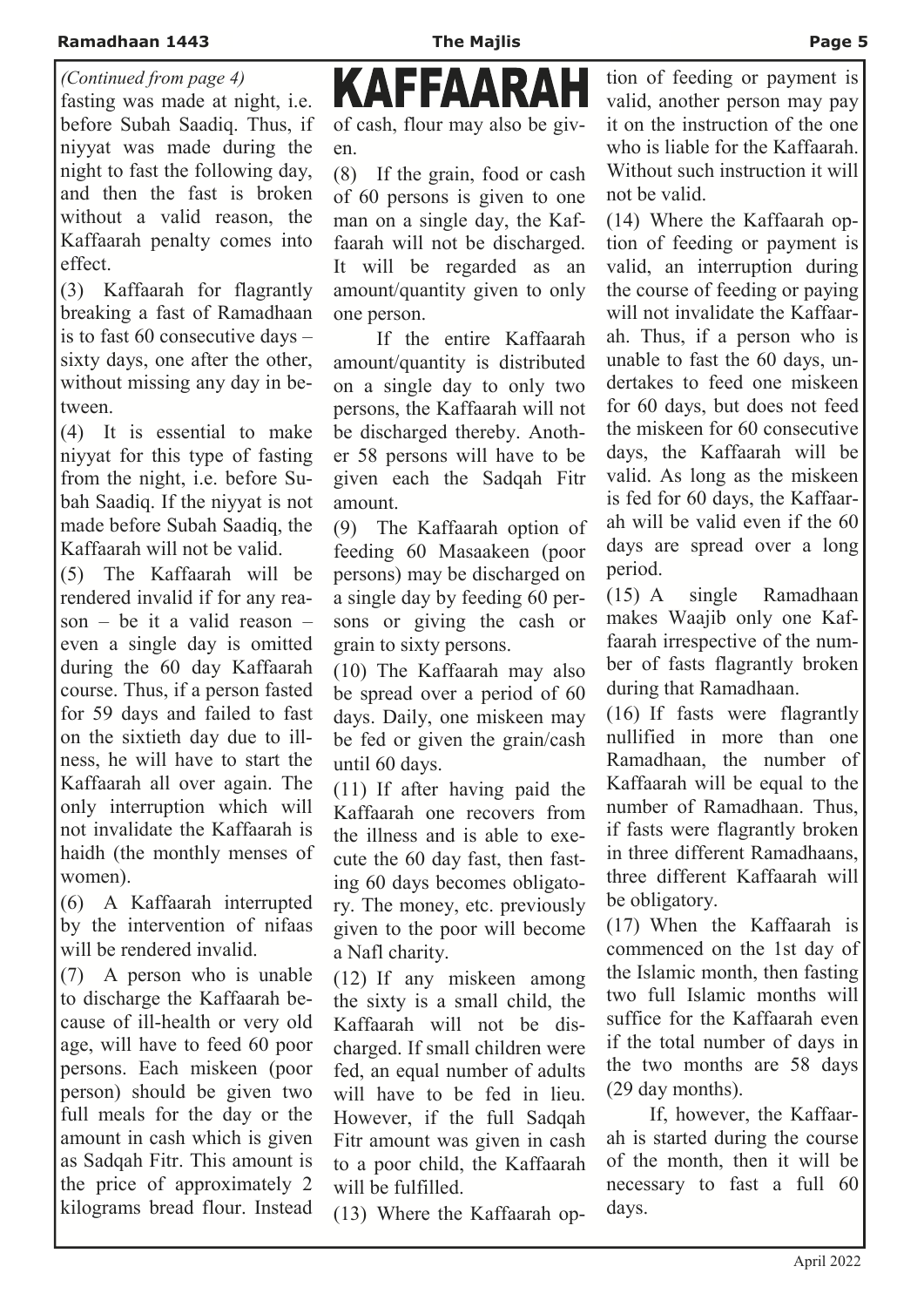### **Ramadhaan 1443 The Majlis Page 6**  ASTING AND DHRAT AADA

After Hadhrat Nabi Aadam (Alayhis salaam) had mistakenly ate from the forbidden tree in Jannat, he sincerely repented.

 However, his Taubah was not accepted for 30 days because the *athr (effect)* of the haraam fruit was still in his bodily system. The *athr* was eliminated only after 30 days.

 When he was totally purified even physically of the

evil effects of the forbidden fruit, his Taubah was accepted. Thus, 30 days fasting became the practice and speciality of the Ummat of Rasulullah (Sallallahu alayhi wasallam).

 This is the view proffered by the Sufiya (Auliya). Haafiz Ibn Hajar (Rahmatullah alayh) claims that there is no authentic *Sanad* for this narration of the Sufiya. But his view is not the final word. The illustrious

Sufiya who were great Auliya made no false claims. They were not fabricators of Ahaadith. Ibn Hajr's view is consequently simply set aside.

 While the views of the Sufiya revealed by way of *Kashf*  and *Ilhaam* are not *Shar'i Dalaa-il* on which *ahkaam* could be formulated, they may not be dismissed as fabrications and baseless.

## **THINGS WHICH BREAK THE FAST**

(1) Eating or drinking breaks the Saum.

(2) Sexual intercourse even if there is no emergence of semen.

(3) Smoking.

(4) Inhaling smoke by one's own action, e.g. inhaling the smoke of incense, etc.

(5) Application of medication into the anus.

(6) Swallowing any substance or object which is not normally consumed as food or medicine, e.g. pebbles, paper, a coin, etc.

(7) Pouring oil into the ears.

(8) Saliva mingled with blood

will break the fast if the taste of blood is discernible when Swallowing.

(9) Eating deliberately after having eaten mistakenly. (Eating by mistake does not break the fast.)

(10) Water slipping down the throat while making wudhu even if not done deliberately.

(11) Deliberately inducing oneself to vomit will break the fast if the vomit is a mouthful. If the emergence of the vomit cannot be restrained, the vomit will be said to be a mouthful. Vomiting less than a mouthful will not break the fast even if deliberately induced.

(12) A food particle the size of a chana (about the size of half a pea) becoming unstuck from the teeth and slipping down the throat.

(13) Applying drops of medicine into the nostrils.

(14) Masturbation. In addition to it nullifying the Saum, it is an immoral and a sinful act. The perpetrator has been cursed by Rasulullah (Sallallahu alayhi wasallam).

(15) Medical tests undertaken by women in which any instrument, etc. is internally inserted.

(16) Ejaculation as a result of caressing and fondling the wife even if there was no sexual intercourse.

## THINGS WHICH DO NOT BREAK THE FAST

1) Eating, drinking or indulging in sexual relations forgetfully. This means that at the time of committing these acts, one does not remember the fast. However, if one continues even momentarily after recalling the fast, the Saum will be nullified.

2) Applying eye-drops.

3) Water entering the ears.

4) Vomiting, no matter how much. This refers to vomiting which is not self-induced. For the rule regarding self-induced vomiting, see above no. 11.

5) Smoke, which is inhaled unintentionally, not by one's volition or conscious action.

6) Applying surmah into the

eyes.

7) Smelling anything fragrant provided that there are no vapours.

8) A food particle less than the size of a chana becoming unstuck from the teeth and slipping down the throat.

9) Swallowing saliva and slime.

*(Continued on page 7)*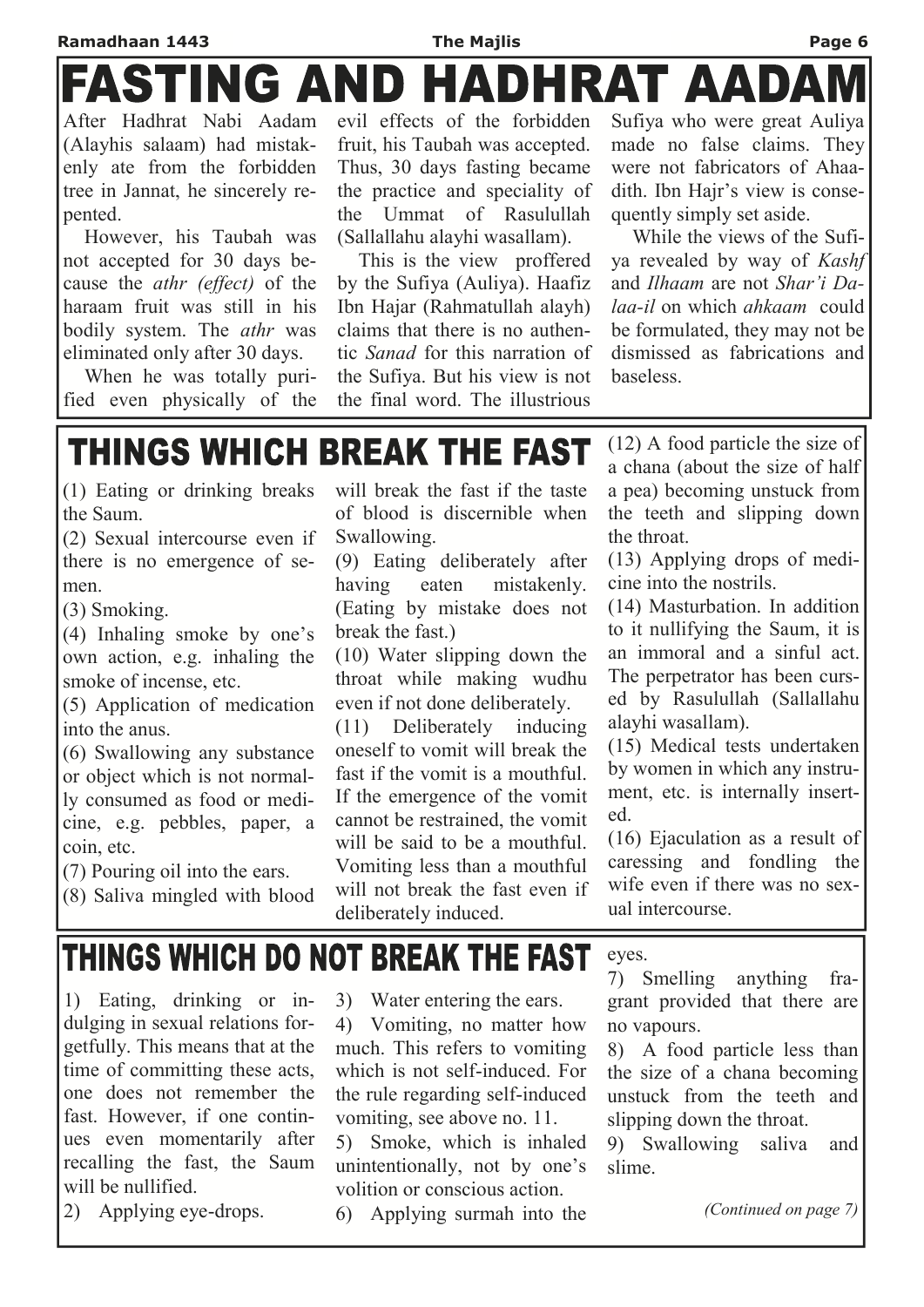#### **Ramadhaan 1443 The Majlis Page 7**

# THE SPIRITUAL DIMENSION OF FASTING

Siyaam is among the fundamental acts of Ibaadat. It has been ordained by Allah Ta'ala for the development of taqwa (piety) in the Mu'mineen. Fasting is extremely efficacious for the acquisition of taqwa. A Muslim cannot acquire Divine Proximity without taqwa. Without taqwa, the Muslim must necessarily drift far off the straight Path (Seeratul Mustaqeem) which leads to Allah Ta'ala and everlasting success in the Aakhirah.

 One who denies the fardhiyat (obligation) of Saum, no longer remains a Muslim and the one who does not fast during the month of Ramadhaan is a Faasiq (an immoral and flagrant transgressor) of the highest order. Such a Faasiq totally destroys his spirituality and morality and exposes his Imaan to the gravest onslaughts of kufr.

There are numerous benefits both spiritual and physical, of fasting. The prime benefit in the pursuit of taqwa is the suppression of the inordinate desires and demands of nafs-eammaarah (man's base carnal propensity). The nafs is perpetually in collusion with Shaitaan to spiritually and morally ruin the Mu'min. If the nafs is allowed unrestrained freedom it will succeed to make man the slave of passion, lust and base

emotions. His Imaan will suffer. The Noor of his Imaan will be extinguished. It is, therefore, essential that the nafs is put in fetters. Fasting greatly aids in this direction.

 By fasting, the Muslim learns to restrain his lowly desires. The nafs is not allowed free expression. The nafs becomes accustomed to submit to the Shariah's restrictions. Carnal desires are weakened and the ability of inculcating taqwa is created.

 Fasting produces purity in the rooh (soul). For such purity to come into the rooh, spiritual authorities (the Auliya) say, *(Continued on page 8)* 

## THINGS WHICH DO NOT BREAK THE FAST

*(Continued from page 6)* 

10) Injection. The injection of medicine into the body will not break the fast provided that the medicine does not reach the brain or the stomach. 11) Blood in the saliva will not break the fast if the blood is less than the saliva. This fact will be recognised if the

taste of the blood is not discerned.

12) Using a miswaak to clean the teeth even if the miswaak is fresh and has a taste. A miswaak with artificial flavour should not be used.

13) Breastfeeding the baby.

14) If during wudhu water slips down the throat while one does not remember the Saum, the fast will not break.

15) Ejaculation of semen during sleep.

16) Ejaculation caused by imagination.

17) Janaabat or the state of Hadath-e-Akbar which is purified by ghusl. If one has not taken ghusl and Sahri time ends, the fast is valid.

### THINGS WHICH DO NOT BREAK THE FAST, **BUT WHICH ARE MAKROOH DURING SAUM**

Some things, while not breaking the fast, are nevertheless Makrooh to do during fasting. Makrooh means detestable and in this context Makrooh things are sinful. Makrooh things bring about a decrease in the Thawaab of the Saum. It is, therefore, essential to abstain from committing Makrooh acts. The following acts are Makrooh during fasting:

(1) Tasting. Tasting food, etc. is Makrooh if done unnecessarily.

If an ill-tempered husband shows his unjustified wrath when food has not been prepared to satisfy his taste, it will be permissible for the wife to taste the food while she is preparing it. As long as nothing goes down her throat, her fast will be valid and her act of

tasting will not be Makrooh.

(2) Using powder or paste to clean the teeth. If any of these substances slips down the throat, the Saum is nullified.

(3) Caressing, fondling or kissing the wife. If ejaculation does not occur, the Saum will be valid.

(4) To rinse the mouth at times other than when making wudhu.

(5) To put water in the nose at times other than when making *(Continued on page 8)*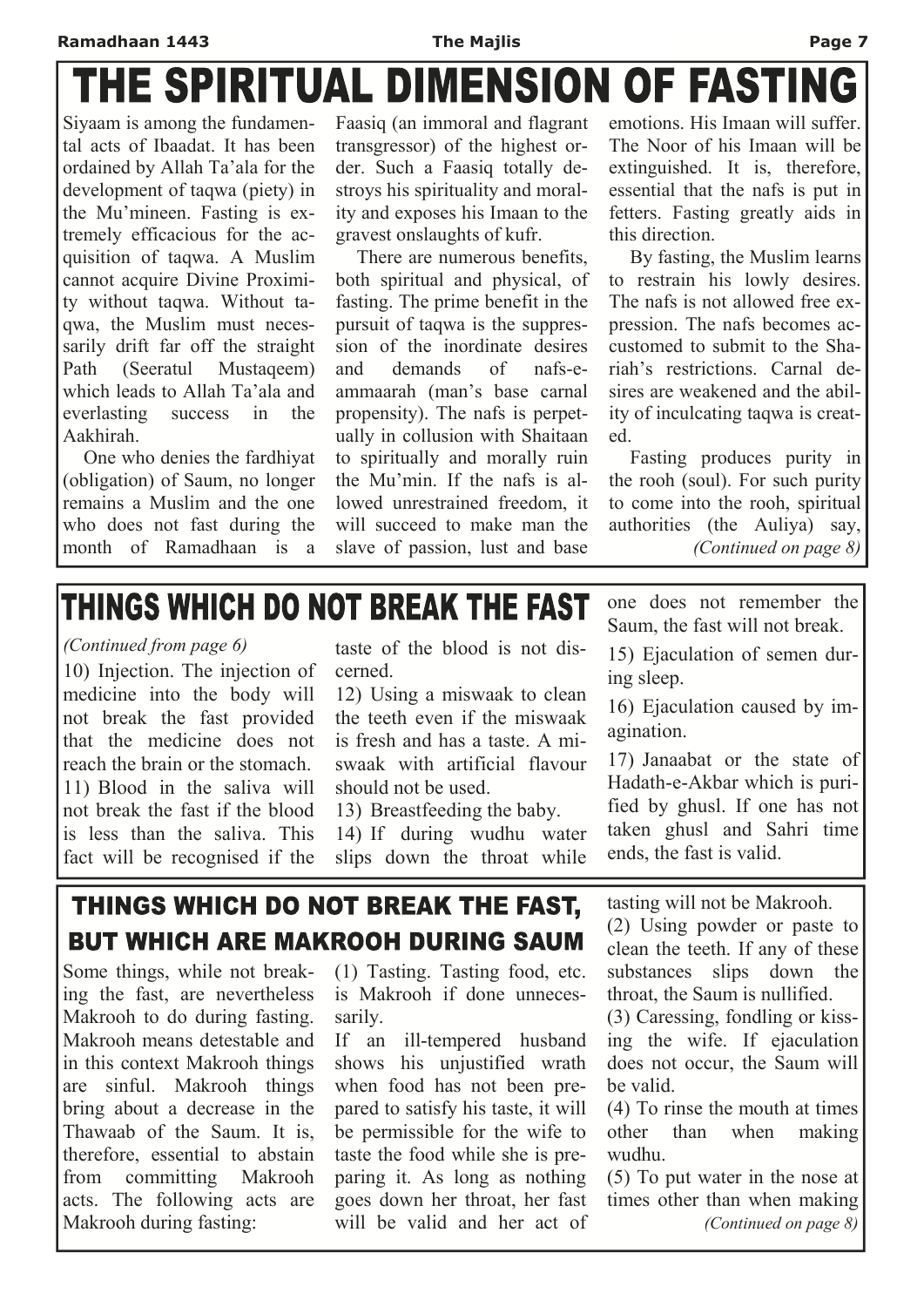# THE SPIRITUAL DIMENSION OF FASTING

*(Continued from page 7)* 

there is nothing that has greater efficacy than fasting. While fasting results in even physical health, it creates a feeling of palpable spiritual purity in the Mu'min. The door of Roohaaniyat (the spiritual domain) is opened up by fasting.

 Fasting creates pleasure in Ibaadat. It also makes the heart more conducive for Ibaadat The bond with Allah Ta'ala is strengthened and the Mu'min acquires a greater awareness of his spiritual and moral goals for which he has been created.

 By fasting, the Mu'min progressively draws nearer to Allah Ta'ala. Once Rasulullah (Sallallahu alayhi wasallam) supplicated:

*"O Rabbul Alameen! When does the servant become closest to you?"* 

The Divine Reply came:

*"When the servant is hungry and when he is in Sajdah."* 

The development of lofty, angelic attributes are engendered in the Mu'min by fasting. In fasting, man brings about in him a resemblance with the angels since the latter do not eat. They

are devoid of evil inclinations and all things base. Man by reducing his worldly relations and by increasingly stripping his nafs of emotional desires, moves closer to the angelic domain. Thikrullah is the nourishment of the angels. By increasing his Thikrullah, especially in the state of fasting, the Muslim enters the realm of Divine Proximity.

 Fasting engenders a feeling for the poor. Man becomes more conscious of his less fortunate brethren and their hardships. He thus learns the lesson of sacrificing some of his wealth to aid others in need. He inculcates in him feeling for humanity.

 The greatest and highest benefits of fasting are the acquisition of Allah's Pleasure and lofty ranks in the Aakhirah.

 In a Hadith-e-Qudsi, Allah Ta'ala says:

*"Saum is for Me. I shall (personally) apportion out the reward for it."* 

For the acquisition of the numerous benefits of Siyaam, there is, however, one vital condition, viz.: abstention from sin and futility.

 Sin and futility negate the beneficial effects of fasting. It is therefore essential for the Saaim (the fasting person) to exercise utmost care and abstain from sin and all things of futility. Should the Saa-im not be heedful of this important condition, his mere abstention from food and water will be akin to a chained animal which is denied food. Spiritually such abstention from food and drink is of no value.

 The Muslim should therefore understand well the purpose of Saum and transform his abstention from food into a higher and spiritual act of Ibaadat for the achievement of all the lofty benefits by abstaining from sin, futility and all such things, acts, attitudes and thoughts which neutralise and nullify the efficacy of Saum.

 In addition to the adoption of the moral principles for gaining the spiritual and moral effects of Saum, it is essential to adopt all the fiqh (juristic) rules necessary for the validity of Saum. Without these rules the Saum is rendered utterly worthless and at times totally invalid. This book explains these important and necessary rules.

## THINGS WHICH DO NOT BREAK THE FAST BUT WHICH ARE MAKROOH DURING SAUM

### *(Continued from page 7)*

#### wudhu.

(6) To take ghusl merely for cooling.

#### (7) To swim.

(8) To unnecessarily apply ointment to the lips. If, however, due to pain caused by cracked lips, ointment is applied, care should be taken to prevent licking the ointment.

(9) To unnecessarily chew

something, for example, to soften it.

(10) To eat when in doubt as regards the existence of Sahri time. If later it transpires that Sahri time had in fact expired, Qadhaa will be obligatory.

(11) To make Iftaar (i.e. to break the fast) when in doubt as to the time of sunset. If it transpires that the time when Iftaar was made the sun had not

yet set, Qadhaa will be obligatory.

(12) Participating in un-Islamic activities such as watching television and playing games such as chess, draughts, monopoly, etc. The Thawaab of the Saum is destroyed by indulgence in such unlawful activities.

(13) Gheebat or backbiting. (14) To gargle the mouth when making wudhu.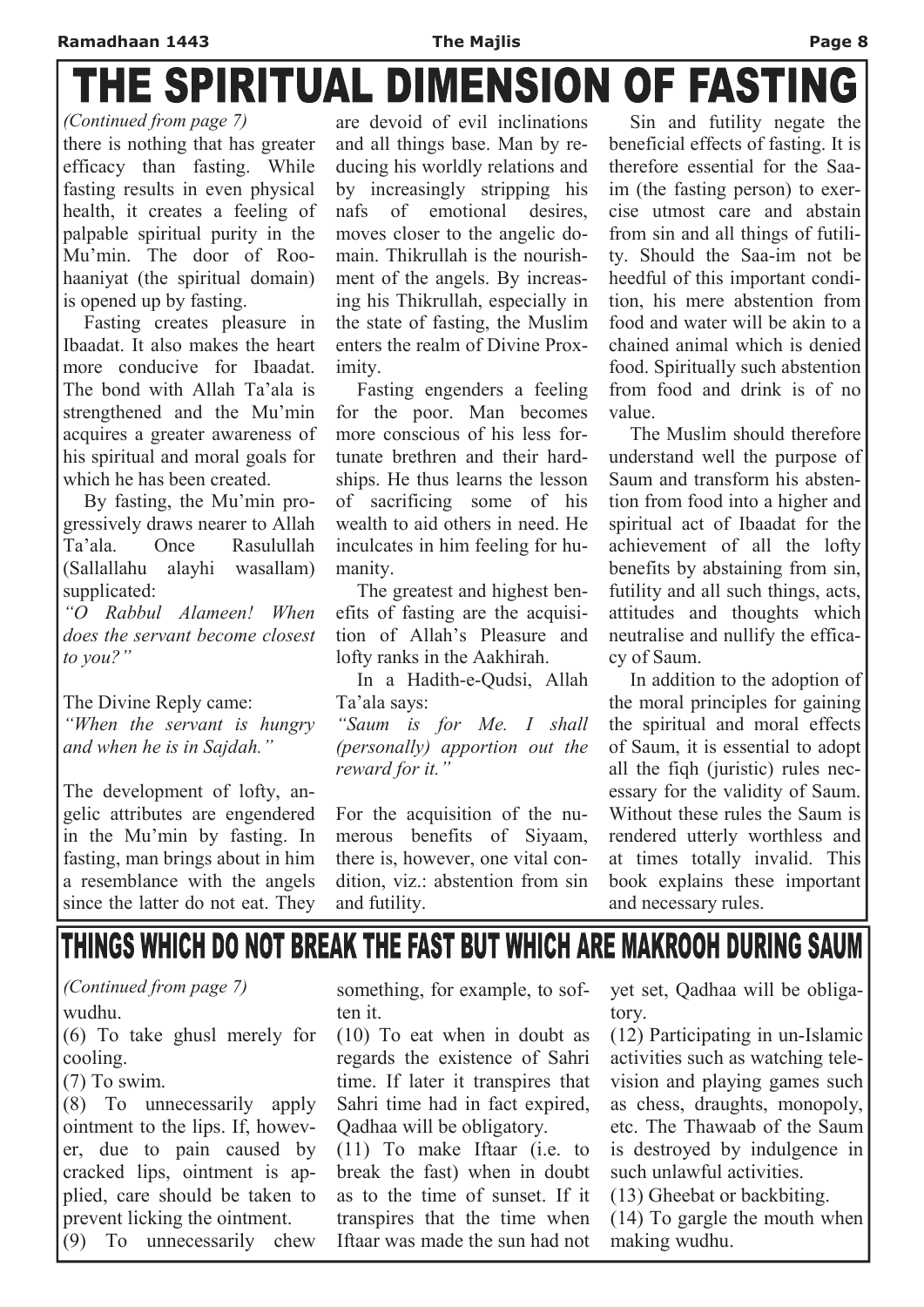|                                                                                                                                                                                                                                                                                                                                                                                                                                                                                                       |                                                                                                                                                                                                                                                                                                                                                                                                                                                                                                                                                                                                                                                                           | <b>The Majlis</b>                                                                                                                                                                                                                                                                                                                                                                                                                                                                                                                                                                        | Page 9                                                                                                                                                                                                                                                                                                                                                                                                                                                                                                                                       |
|-------------------------------------------------------------------------------------------------------------------------------------------------------------------------------------------------------------------------------------------------------------------------------------------------------------------------------------------------------------------------------------------------------------------------------------------------------------------------------------------------------|---------------------------------------------------------------------------------------------------------------------------------------------------------------------------------------------------------------------------------------------------------------------------------------------------------------------------------------------------------------------------------------------------------------------------------------------------------------------------------------------------------------------------------------------------------------------------------------------------------------------------------------------------------------------------|------------------------------------------------------------------------------------------------------------------------------------------------------------------------------------------------------------------------------------------------------------------------------------------------------------------------------------------------------------------------------------------------------------------------------------------------------------------------------------------------------------------------------------------------------------------------------------------|----------------------------------------------------------------------------------------------------------------------------------------------------------------------------------------------------------------------------------------------------------------------------------------------------------------------------------------------------------------------------------------------------------------------------------------------------------------------------------------------------------------------------------------------|
| <b>NULLIFYING THE FAST ACTS OF NULLIFICATION</b>                                                                                                                                                                                                                                                                                                                                                                                                                                                      |                                                                                                                                                                                                                                                                                                                                                                                                                                                                                                                                                                                                                                                                           |                                                                                                                                                                                                                                                                                                                                                                                                                                                                                                                                                                                          |                                                                                                                                                                                                                                                                                                                                                                                                                                                                                                                                              |
| <b>Rasulullah</b><br>(Sallallahu alayhi<br>wasallam) said:<br>"Many are the people"<br>whose fast is nothing<br>but hunger."<br>"Fasting is a shield.<br>Therefore do not be<br><i>immoral nor be igno-</i><br>rant. If anyone fights<br>with him (the fasting<br><i>person), or abuses</i><br>him, he should say<br>twice: "I am fasting".<br>"Whoever does not<br>shun falsehood, and<br><i>practising it</i><br>(falsehood), Allah has<br>no need for his ab-<br>stention from<br>food and drink." | Indulgence in<br>ghee-<br>(back-biting),<br>bat<br>abuse, play, amuse-<br>ment and in any kind<br>of sin<br>and<br>futility<br>nullifies the Fast. The<br>value, effects and ben-<br>efits of the Fast is<br>completely destroyed.<br>A person who engag-<br>such acts<br>es in any<br>which are inimical for<br>the spiritual dimension<br>of Fasting, receives no<br>reward for his fasting<br>nor does he derive any<br>benefit. He is like a<br>chained dog deprived<br>of food. His fasting is<br>just like the 'fasting'<br>chained<br>$\log$ .<br>of<br>a<br>When the Fast is de-<br>prived of its Rooh, it is<br>like a lifeless body,<br>like worthless carrion. | All acts of sin and<br>futility<br>nullify and<br>ruin the spirituality of<br>the Fast. Some spe-<br>cific acts of nullifica-<br>tion are:<br>Watching televi-<br>$\Rightarrow$<br>sion<br>Videos<br>$\Rightarrow$<br>Cell phone evil<br>$\Rightarrow$<br>Whatsapp ghee-<br>$\Rightarrow$<br>bat<br>Speaking lies<br>$\Rightarrow$<br>Looking at ghair<br>$\Rightarrow$<br>mahram fe-<br>males/males<br>Shaving and<br>$\Rightarrow$<br>cutting the beard<br>Wearing the<br>$\Rightarrow$<br>trousers on and<br>below the ankles<br>Swearing $-$ us-<br>$\Rightarrow$<br>ing vulgar lan- | guage<br><b>Backbiting</b><br>$\Rightarrow$<br>(gheebat)<br>Sport and<br>$\Rightarrow$<br>amusement<br>Arguing<br>$\Rightarrow$<br>Papsmear tests<br>$\Rightarrow$<br>Masturbation<br>$\Rightarrow$<br>These<br>similar<br>and<br>other acts nullify the<br>Fast regardless of the<br>technical validity.<br>Indulgence in sin and<br>futility,<br>especially<br>whilst fasting is most<br>abhorrent<br>to<br>Allah<br>Ta'ala.<br>punishment is<br>The<br>multiplied<br>manifold<br>for sinning during the<br>Month<br>of<br>Rama-<br>dhaan. |

## IQADHAA SAUM

Qadhaa means to fulfil or to compensate fasts which were not executed when they were due.

(1) It is necessary to make Qadhaa of Saum as soon as possible since one does not know when death will overtake one. While it is not Waajib to make the Qadhaa immediately after Ramadhaan or on any other specific day/s, Qadhaa should not be unnecessarily delayed.

(2) For the validity of Qadhaa Saum, it is essential to make niyyat during the night, i.e. before Subah Saadiq.

(3) Saum omitted on account of haidh and nifaas has to be made Qadhaa.

(4) It is not necessary to specify in one's niyyat for Qadhaa the particular day/s which were omitted. It will suffice to merely intend that: *"I am keeping Qadhaa fast"*. However, if the Saum missed belongs to more than one Ramadhaan, then it will be essential to specify in one's niyyat for Qadhaa the year, e.g. *"I am making Qadhaa of the Saum of Ramadhaan of the year 1443."* etc.

(5) It is not obligatory to keep the Qadhaa Saum all at once (consecutively). The Qadhaa Saum may be spread over a period or they may be kept consecutively.

(6) Saum which is broken in any way whatsoever, deliberately or erroneously, voluntarily or under compulsion, has to be made Qadhaa.

(7) Qadhaa has also to be made of Nafl fasts which were broken.

(8) Qadhaa has also to be made of Nathr Mu-ayyan fasts which were not executed on their specified days.

(9) If by the time death approaches, the Qadhaa has not yet been discharged, it will then be obligatory to make a wasiyyat (bequest) for payment of Fidyah.

(10) Similarly, if due to old age or sickness one is unable to fast and the Qadhaa has not yet been executed, wasiyyat to pay Fidyah will be Waajib (obligatory).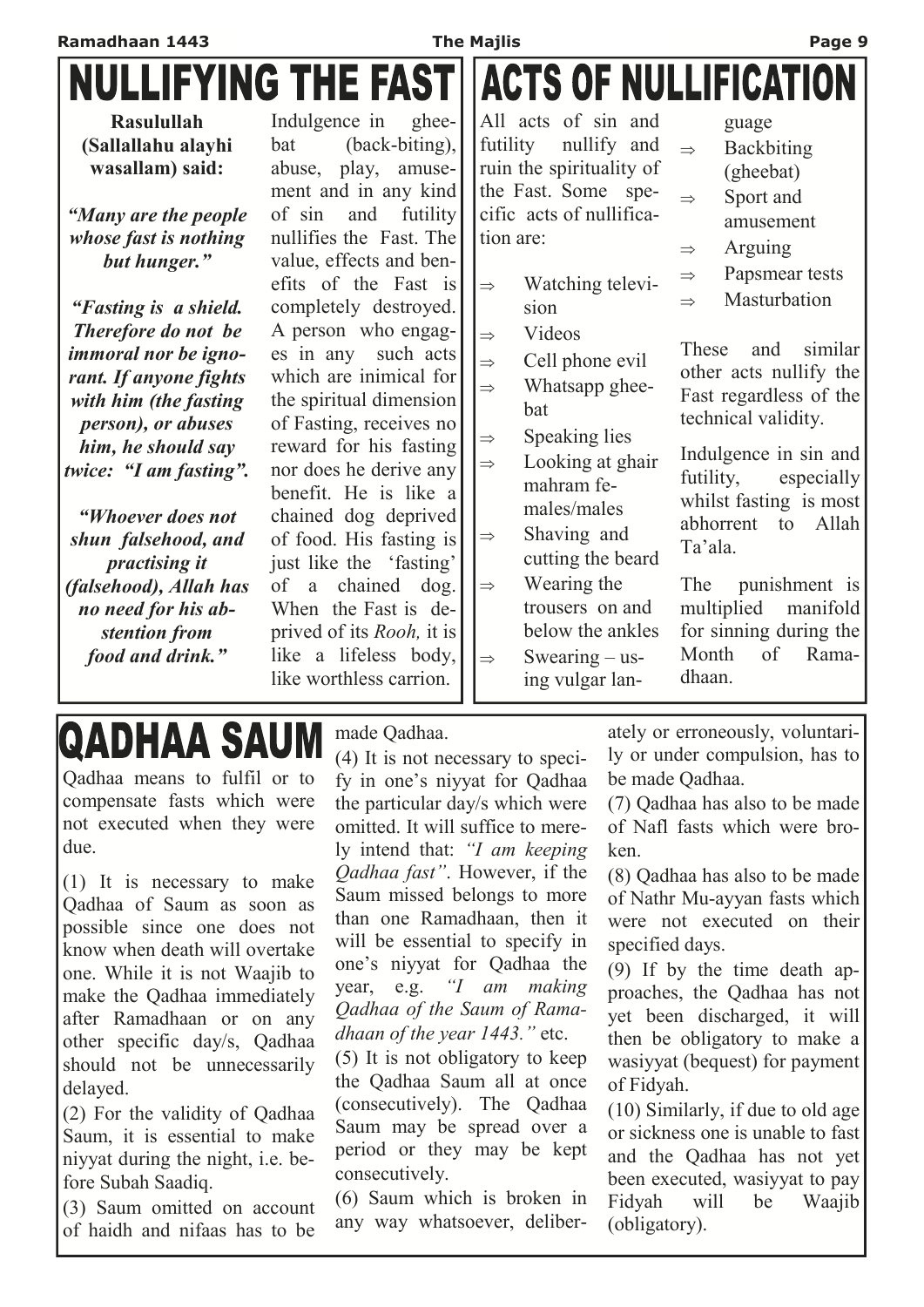# THINGS WHICH MAKE PERMISSIBLE THE BREAKING OF SAUM

Breaking Saum becomes permissible only in case of a real need, emergency or danger. When a fast is broken on account of a valid reason, Qadhaa of the fast is obligatory. In such cases only Qadhaa is necessary, not Kaffaarah.

The following are valid reasons which make permissible the breaking of Saum:

(1) Sudden sickness which endangers one's life, or which will cause great deterioration of health if the fast is not broken.

(2) When it becomes necessary to take medicine due to having been bitten by a poisonous animal.

(3) Extreme thirst which endangers one's life.

(4) A pregnant woman having genuine fear for either her own safety or the safety of the child she is bearing, may break the

fast.

(5) A woman fearing for the life of the baby she is breastfeeding may break the fast. If her milk dries up as a result of the fast and the baby is dependent on breastfeeding, breaking the Saum is permissible.

(6) A Nafl fast may be broken to honour one's guests. Qadhaa of the fast has to be made.

**WASIYYA** Wasiyyat is a bequest which a person has to make with regard to undischarged Saum. (1) If by the time of the approach of maut (death) a person has not executed his obligation of Qadhaa Saum or Fidyah, it will be Waajib (obligatory) on him/ her to make a wasiyyat, declaring that Fidyah for the undischarged Saum obligation be paid on his/ her behalf.

(2) Once the mayyit (deceased) has made a wasiyyat, it will be Waajib on the executors/heirs of the mayyit's estate to pay the Fidyah from the estate of the deceased, i.e. from one third of the estate.

(3) If the Fidyah amount exceeds one third of the estate, payment of the excess from the mayyit's estate is not permissible. However, if all the adult heirs willingly consent to the payment of the full Fidyah (i.e. including the excess), it will be permissible. The consent of minors is not valid, hence the excess (i.e. more than one third the value of the estate) cannot be paid from the shares of the minor heirs.



(1) The Fidyah amount for each compulsory fast not kept is the same as Sadqah Fitr, viz. 2kg bread flour or its cash equivalent or feeding a miskeen (poor person) two full meals for a day.

(2) Unlike Kaffaarah, it is permissible to distribute the Fidyah amount among several Masaakeen (poor persons).

(3) Fidyah (as well as Kaffaarah) money/ food can be given to only such Muslims who are allowed to accept Zakaat.

(4) If by the time maut (death) approaches, one has not yet paid the Fidyah, it will be Waajib to make a wasiyyat (bequest) for the Fidyah to be paid.

(5) A person who is allowed to pay Fidyah for undischarged Saum, on recovering his health after having paid the Fidyah, is obliged to fast the number of days he had missed. The Fidyah thus paid will become a Nafl charity.

## THINGS WHICH PERMIT ABSTENTION FROM SAUM

The following things permit one to refrain from fasting: (1) Extreme old age which renders a person decrepit. (2) Sickness – if there is danger to life or if the fast will

cause the sickness to deteriorate, it will be permissible to abstain from Saum.

(3) Pregnancy – if the health or life of the mother or child is threatened.

(4) Breastfeeding  $-$  if the baby is dependent thereon and if the Saum causes the milk to dry out.

(5) Journey – a musaafir (one *(Continued on page 11)*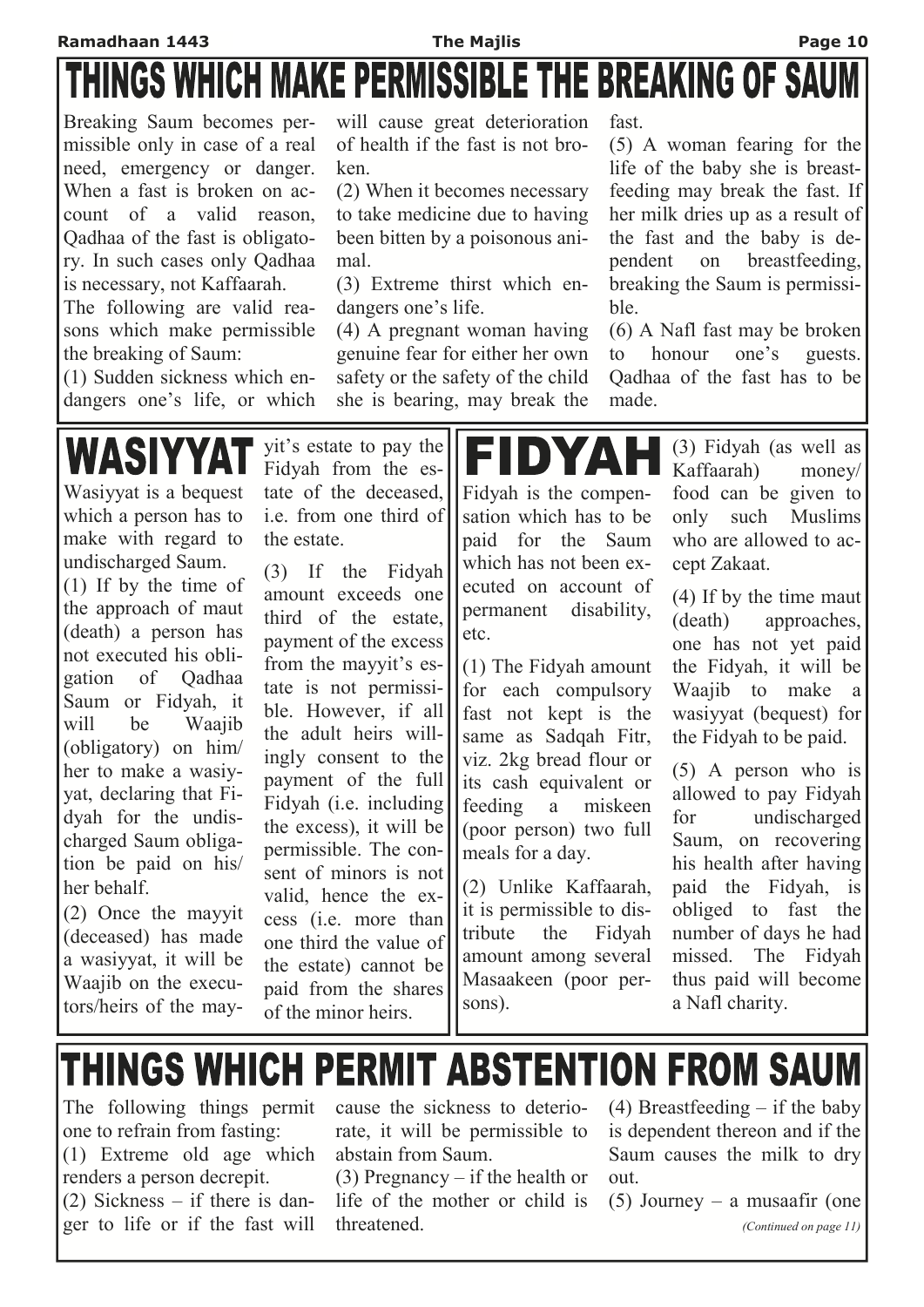## **THINGS WHICH PERMIT ABSTENTION FROM SAUM**

who has undertaken a journey of 48 Islamic miles or more) is permitted to abstain from fasting. Forty-eight Islamic miles equal 77 kilometres. *(Continued from page 10)* 

(6) Haidh (menses) – the Saum of a woman in the state of haidh is not valid. She has to make Qadhaa after Ramadhaan.

(7) Nifaas (post-natal blood) – the Saum of a woman in the state of nifaas is not valid. She has to make Qadhaa after having attained tahaarah (purification – when nifaas ends).

## THE VIRTUES, SIGNIFICANCE AND REWARDS OF SAUM

(1) Rasulullah (Sallallahu alayhi wasallam) said:

*"He who fasts solely for the sake of Allah Ta'ala, his previous sins are all forgiven."*

(2) *"The odour of the mouth of a Saa-im (fasting person) is sweeter to Allah than the fragrance of musk."*

(3) It is narrated in the Hadith that on the Day of Qiyaamah, even before Reckoning has taken place, the fasting people will be sumptuously fed under the shade of Allah's Arsh (Throne) while others will be still embroiled in the hardships of Reckoning.

(4) Rasulullah

(Sallallahu alayhi wasallam) said:

*"The sleep of a Saa-im is Ibaadat and his silence is Tasbeeh (recitation of Subhaanallah); the Thawaab of his deeds is considerably increased; his dua is accepted and his sins are forgiven."* 

(5) *"Saum is a shield and a powerful*  *fort to save one from Jahannam."*

(6) According to the Hadith, fasting is a shield as long as the Saa-im does not rupture it with lies and backbiting (gheebat). Although the fast will be discharged, the Thawaab and efficacy of the Saum are destroyed by the commission of sin.

(7) Rasulullah

(Sallallahu alayhi wasallam) said that the Saa-im has been promised by Allah Ta'ala that at the time of Iftaar (at least) one of his duas will most certainly be accepted.

(8) The person who gives a Saa-im something with which to break his fast, will receive the Thawaab of the fast while nothing will be reduced of the Saa-im's fast. This Thawaab will apply even if some water is presented with which to break fast. (Hadith) (9) On the first night of Ramadhaan, the Doors of Heaven are opened up and all Doors remain open until the end of Ramadhaan. (Hadith)

(10) Every raka't of Salaat performed during the nights of Ramadhaan gains for the Saa -im the Thawaab of one and half thousand good deeds. In addition, special mansions will be constructed in Jannat for this person. (Hadith)

(11) On the first night of Ramadhaan, the sins committed since the previous Ramadhaan until now are forgiven. (Hadith)

(12) During Ramadhaan, 70, 000 Malaaikah daily make Dua of Maghfirah (forgiveness) on behalf of the Saa-im, from the time of Subah Saadiq until sunset. (Hadith)

(13) Whoever engages in gheebat (backbiting) or consumes liquor during the month of Ramadhaan, Allah Ta'ala will erase the good deeds which he had rendered throughout the year. (Hadith)

(14) Rasulullah

(Sallallahu alayhi

wasallam) said:

*"Every good deed of the son of Aadam (Alayhis salaam) is increased (in reward) from ten times to seven hundred times – and Allah Ta'ala said: 'Except Saum, for verily, it (Saum) is for Me and I, Myself will reward it. The Saa-im abstains from desire and food for My sake'. For the Saa-im there are two (occasions of pleasure – pleasure at the time of breaking fast and pleasure at the time of meeting his Rabb."*

(15) Rasulullah (Sallallahu alayhi wasallam) said:

*"Saum and the Qur'aan will intercede on behalf of the servant (of Allah). Saum will say: 'My Rabb! I forbade him from food and desires during the day, therefore, accept my intercession on his behalf'. The Qur'aan will say: 'I forbade him from sleep at night, therefore, accept my intercession on his behalf'. Thus, their intercession will be accepted."*